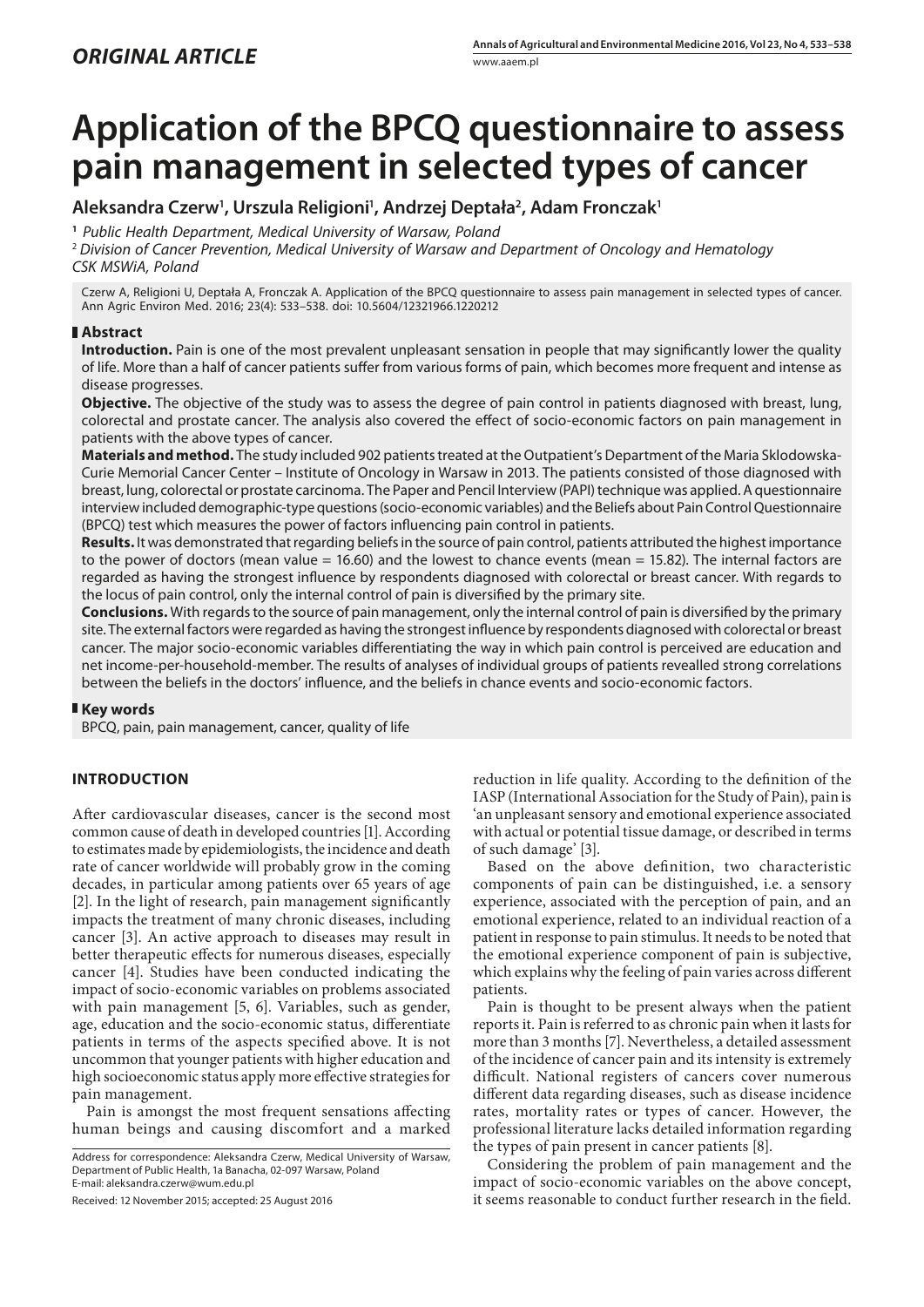Aleksandra Czerw, Urszula Religioni, Andrzej Deptała, Adam Fronczak . Application of the BPCQ questionnaire to assess pain management in selected types of cancer

Such research would constitute an important element in the education of psychologists, physicians and patients, and help to improve factors which contribute to a decrease in pain and increase in the quality of life.

Based on the available studies about the impact of pain management on the achieved therapeutic effects in patients with chronic diseases [6, 9, 10], the authors assumed hypotheses regarding the impact of pain management on the treatment of patients with prostate, lung, colorectal and breast cancer. The identified groups of patients were selected through epidemiological data. The identified cancers are those most frequently occurring in Poland, and simultaneously, they cause the highest number of deaths resulting from cancer. In Poland in 2013, the most frequently occurring cancers in men were cancer of the lung (21%), prostate (13%) and colon (12%). Among women, the most frequent cancers were those of the breast (22%), colon (10%) and lung (9%). Men died most frequently due to lung cancer (31% of deaths among deaths resulting from cancer), colon cancer (12% of deaths) and prostate cancer (8%). Women died most frequently due to lung cancer (15%), breast cancer (13%) and colon cancer (12%) [1].

There have also been some hypotheses formulated concerning the effect of socio-economic variables, including professional status, place of residence, income and education, on the fields specified above in the selected groups of patients.

#### **OBJECTIVE**

The major research objective was to determine a correlation between the primary site and the degree of pain control. The analysis also included dependencies between socio-economic factors and pain management in breast, lung, colorectal and prostate cancer patients.

#### **MATERIALS AND METHOD**

The study included 902 patients treated at the Outpatients' Department of the Maria Sklodowska-Curie Memorial Cancer Center – Institute of Oncology in Warsaw in 2013. The patients consisted of those diagnosed with breast, lung, colorectal or prostate carcinoma.

The study investigated only those patients with cancer disease who did not experience any other conditions/ comorbidities that might have caused pain, based on the opinion of the attending oncologist. The study group was selected based on the incidence of cancer among the Poles. Carcinoma types which are significant in terms of epidemiology were selected. The Paper and Pencil Interview (PAPI) technique was applied. A questionnaire interview included demographic-type questions (socio-economic variables) and the Beliefs about Pain Control Questionnaire (BPCQ) test which measures the power of factors influencing pain control in patients.

The BPCQ developed by S. Skevington is designed for use with patients suffering from pain [11]. It consists of 13 statements which form 3 subscales that measure the power of individual beliefs regarding pain management: internally (internal factors), through doctors (powerful others), and chance events. Each of the statements is evaluated by the respondent on a scale from  $1 - 6$ , where 1 signifies 'No, I completely disagree', and 6 – 'Yes, I completely agree'. The total score for every BPCQ subscale is calculated separately on the basis of the sum of points awarded to each statement. The higher the score, the stronger the impact of a given subscale on pain management in a particular patient.

Cronbach's Alpha co-factors were employed in the analysis of BPCQ scale reliability. The coefficient for the whole test was 0.81, which is higher than the standardization process coefficient, where reliability in a 138-patient sample was 0.75 [4]. Furthermore, separate reliability analyses for each of the subscales were conducted (Tab. 1).

**Table 1.** Analysis of reliability of the BPCQ subscales

| <b>BPCQ</b> subscale | Cronbach's Alpha | Cronbach's Alpha in a<br>standardized study |  |
|----------------------|------------------|---------------------------------------------|--|
| Internal factors     | 0.81             | 0.82                                        |  |
| Power of doctors     | 0.85             | 0.86                                        |  |
| Chance events        | 0.68             | 0.58                                        |  |

The resultant reliability appeared to be almost identical to that in the standardization study for internally controlled pain and doctors' power, and somewhat higher in the case of chance events.

All patients with cancer meeting the inclusion criteria participated in the study. The inclusion criteria were as follows: 1) 18 years or older, 2) a diagnosis of breast, prostate, lung, or colorectal cancer made since 2010, 3) informed consent expressed in writing.

The selected study method allowed investigators to obtain a sample with the characteristics of a representative sample since it consisted of various categories of respondents and was based on their random visits at the Center. The sample included patients with diverse primary sites, different genders, places of residence, education levels and income.

One essential feature of the sample in this large quantitative study was its size. 902 respondents participated in the study; hence, reliable material for statistical comparisons was obtained, and risk of the effect of extreme cases on mean scores was minimized.

The Kruskal-Wallis and ANOVA were used for the purpose of statistical analysis of results variance between the study groups. The Mann-Whitney U test was employed for the comparison of differences between the 2 study groups. The adopted statistical significance was at p<0.05.

The study was conducted with the approval of the Bioethics Committee at the Medical University of Warsaw on 16 April 2013.

The patients were informed that the study was carried out by the Medical University of Warsaw and familiarized with the study purpose. Each study subject was informed that the results obtained would be used for research purposes only.

#### **RESULTS**

The sample structure classified by primary sites is shown in Table 2.

Regarding the source of pain control, only internal control of pain of the 3 subscales of the BPCQ is diversified by the primary site. In order to prove said correlations, an analysis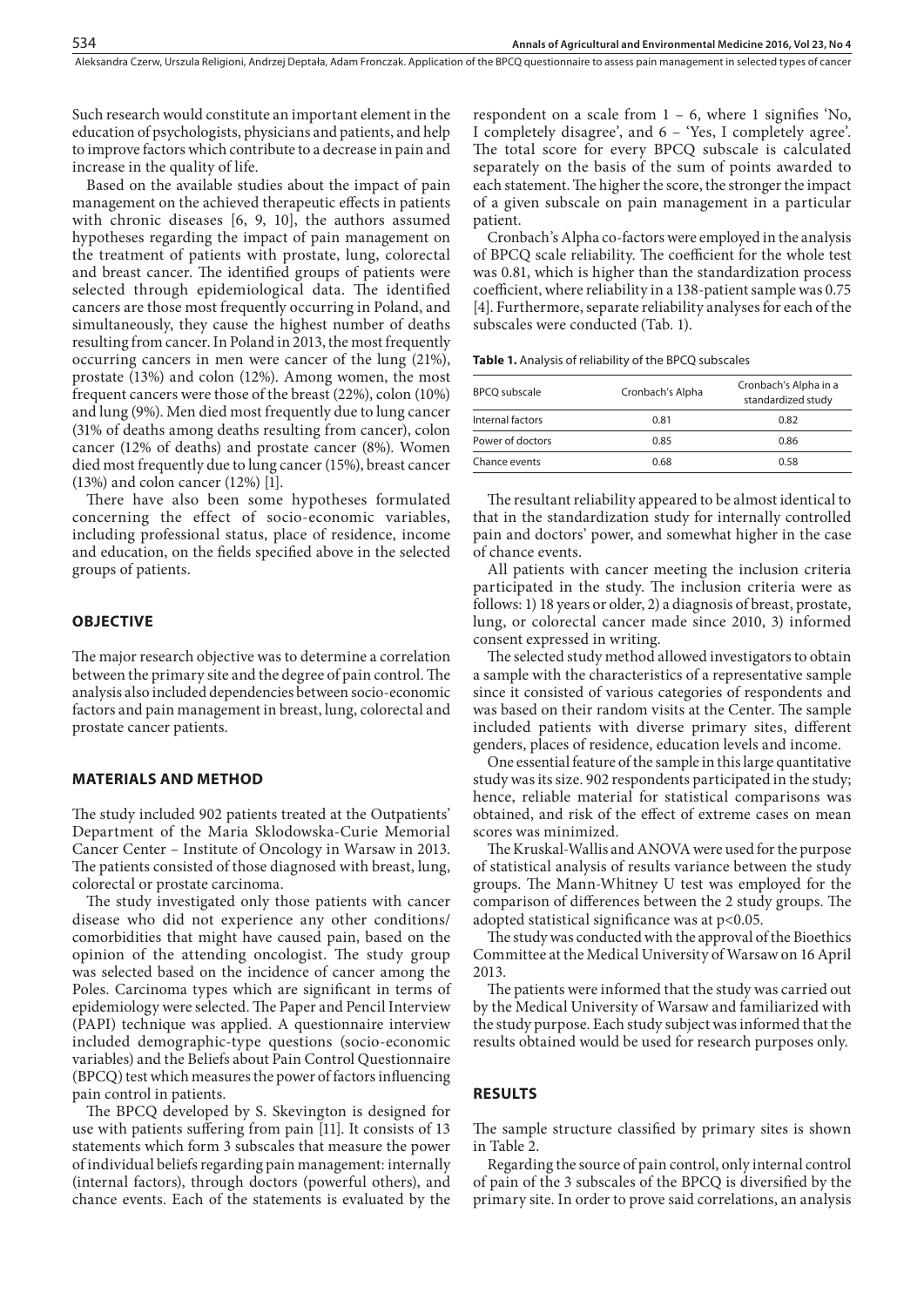Aleksandra Czerw, Urszula Religioni, Andrzej Deptała, Adam Fronczak . Application of the BPCQ questionnaire to assess pain management in selected types of cancer

**Table 2.** Sample structure classified by primary site

| Primary site  | Sample |  |  |  |
|---------------|--------|--|--|--|
| <b>Breast</b> | 193    |  |  |  |
| Lung          | 243    |  |  |  |
| Colon/rectum  | 238    |  |  |  |
| Prostate      | 228    |  |  |  |
| Total         | 902    |  |  |  |

of variance preceded by Levene's test was conducted for the chance events subscale. In the case of the remainder of subscales (internal factors and the power of doctors), a nonparametric Kruskal-Wallis analysis was performed. The internal factors are regarded as having the strongest influence on pain control by respondents diagnosed with colorectal cancer (mean value  $= 17.36$ ). At the same time, it was the only score exceeding the mean for the whole sample, which was 16.24. Breast cancer patients scored a little below the mean value (16.11). The lowest results were achieved by prostate cancer patients (15.82) and lung cancer patients (15.64) (Tab. 3).

**Table 3.** Internal factors vs. primary site

| <b>BPCQ</b> internal factors | Mean  | Standard deviation | N   |
|------------------------------|-------|--------------------|-----|
| <b>Breast</b>                | 16.11 | 5.278              | 193 |
| Lung                         | 15.64 | 6.193              | 243 |
| Colon/rectum                 | 17.36 | 5.484              | 238 |
| Prostate                     | 15.82 | 6.311              | 228 |

The results of analyses of individual groups of patients demonstrated strong correlations between the beliefs in doctors' influence and the beliefs in chance events and socioeconomic factors. However, the correlation coefficients varied depending on the primary site.

The subscale involving the power of doctors and the influence of chance events were strongly correlated. Groups which scored the highest in one of the above subscales also scored the highest in the other. The major socioe-conomic variables differentiating the way in which pain control is perceived are education and net income-per-householdmember. Those with a higher education and income attribute less influence on pain management to both of the mentioned subscales, most likely due to additional sources of impact on their own pain, such as financial means and family support. A plausible explanation of the observed tendencies is the fact that well-educated people treat others with more reserve and have more balanced judgments, thus are less prone to be extreme in their views.

**The effect of socioeconomic factors on pain management in breast cancer patients.** In the case of breast cancer patients, statistically significant dependencies between education and professional status and the subscales of pain control were recorded. The attribution of influence to doctors clearly decreases along increase in education. In persons of vocational education, the mean result in this subscale of the scale is 17.81; in high-school graduates it is 17.33; whereas, in respondents educated at a higher level, it is a mere 16.04. Nevertheless, the rise in the level of education brings about the rise in group internal diversification. The tendency to

attribute the power over pain control to chance events is also reduced along the increase in education. Still, the drop in this case is much more pronounced. Respondents of vocational education have a mean score of 18.81; those of high-school education – 16.63; while university graduates – only 14.73. This subscale also involves a noticeable growth in results' diversification along the decrease in the mean value. Standard deviation in the case of patients with vocational education is 3.54; whereas, for high-school and university graduates it is only 4.01 and 4.35, respectively (Tab. 4).

**Table 4.** BPCQ test results for patients with breast cancer in various education groups

| BPSQ subscale    | Education   | N   | Mean  | Standard deviation |
|------------------|-------------|-----|-------|--------------------|
|                  | Elementary  | 13  | 18.00 | 6.338              |
|                  | Vocational  | 21  | 18.19 | 5.510              |
| Internal factors | High-school | 89  | 16.16 | 5.119              |
|                  | Higher      | 70  | 15.09 | 5.027              |
|                  | Total       | 193 | 16.11 | 5.278              |
|                  | Elementary  | 13  | 20.00 | 3.215              |
|                  | Vocational  | 21  | 17.81 | 4.070              |
| Power of doctors | High-school | 89  | 17.33 | 4.245              |
|                  | Higher      | 70  | 16.04 | 4.630              |
|                  | Total       | 193 | 17.09 | 4.403              |
| Chance events    | Elementary  | 13  | 18.00 | 4.041              |
|                  | Vocational  | 21  | 18.81 | 3.544              |
|                  | High-school | 89  | 16.63 | 4.097              |
|                  | Higher      | 70  | 14.73 | 4.347              |
|                  | Total       | 193 | 16.27 | 4.318              |

The belief in the power of doctors in pain management was further diversified by the professional status of the respondents. Both the pensioners and the homemakers attribute more power to influence their health condition to doctors than the employed patients do (Tab. 5).

**Table 5.** BPCQ test results for patients with breast cancer of various professional status

| <b>BPSQ</b> subscale | Professional status | N   | Mean  | <b>Standard deviation</b> |
|----------------------|---------------------|-----|-------|---------------------------|
| Internal factors     | Employed            | 92  | 15.93 | 5.316                     |
|                      | Pensioner           | 87  | 16.16 | 5.133                     |
|                      | Homemaker           | 10  | 17.40 | 5.441                     |
|                      | Unemployed          | 4   | 16.00 | 8.679                     |
|                      | Total               | 193 | 16.11 | 5.278                     |
|                      | Employed            | 92  | 16.40 | 4.373                     |
| Power of doctors     | Pensioner           | 87  | 17.77 | 4.162                     |
|                      | Homemaker           | 10  | 18.10 | 5.953                     |
|                      | Unemployed          | 4   | 15.75 | 4.924                     |
|                      | Total               | 193 | 17.09 | 4.403                     |
|                      | Employed            | 92  | 16.28 | 4.323                     |
| Chance events        | Pensioner           | 87  | 16.43 | 4.382                     |
|                      | Homemaker           | 10  | 15.80 | 3.706                     |
|                      | Unemployed          | 4   | 13.75 | 4.992                     |
|                      | Total               | 193 | 16.27 | 4.318                     |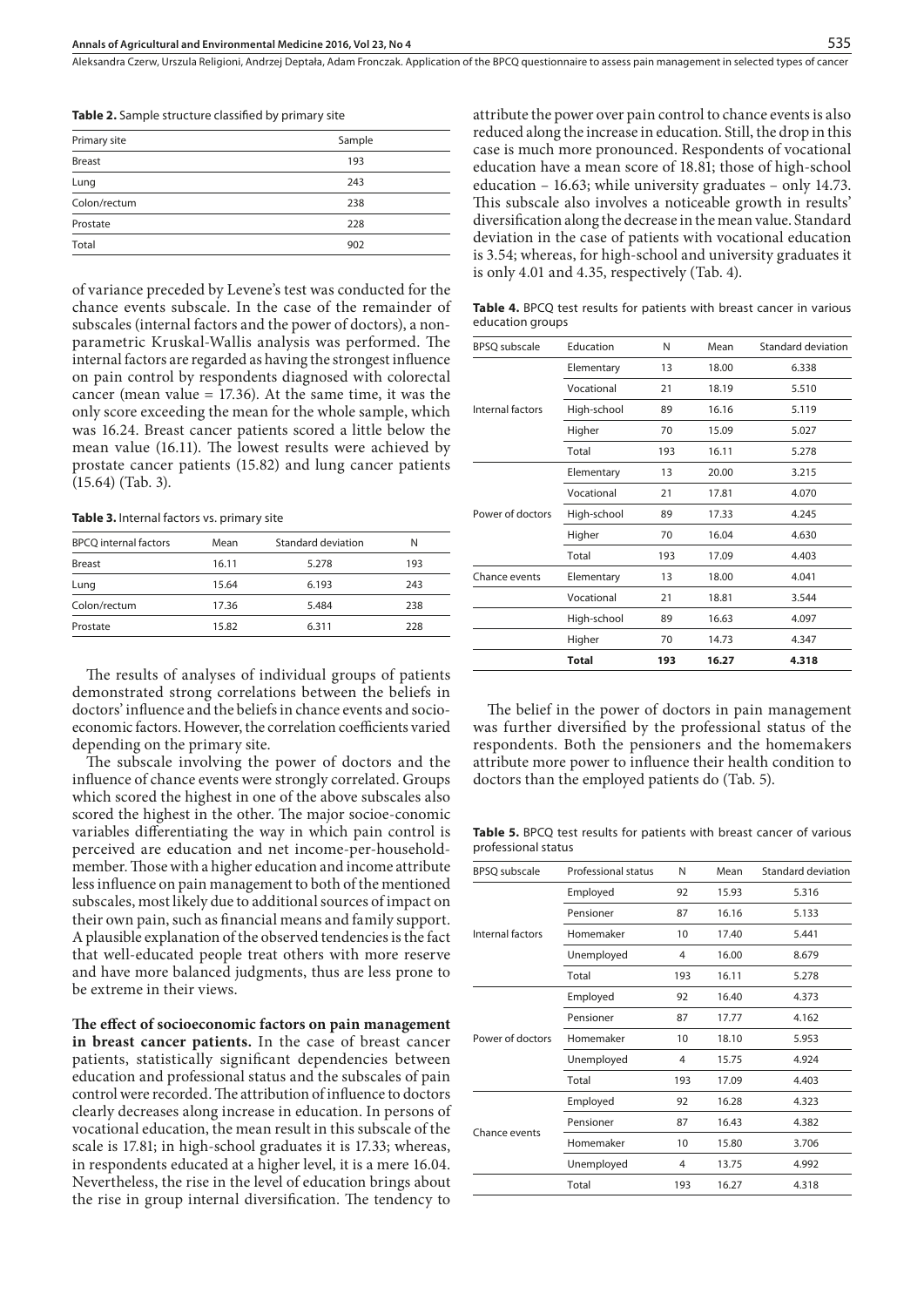Aleksandra Czerw, Urszula Religioni, Andrzej Deptała, Adam Fronczak . Application of the BPCQ questionnaire to assess pain management in selected types of cancer

**The effect of socioeconomic factors on pain management in lung cancer patients.** In patients diagnosed with lung cancer, the socioeconomic variables which differentiated pain management were education, professional status and<br>net-income-per-household-member. Lung cancer net-income-per-household-member. Lung respondents' education differentiates results obtained in the internal factors and chance events subscales. In the former subscale, considerable differences between the scores of people of vocational education (17.07), and those of highschool or higher education (14.21 and 15.14, respectively) could be noted. With regards to the letter subscale, respondents with vocational (16.41) and higher (16.16) level education scored consistently; whereas, the lowest scores were obtained by high-school graduates (15.15). Respondents who are retired ascribe more control over pain to chance events (mean value  $= 16.29$ ) than the professionally active do (15.03). As part of the net income-per-household-member variable in persons with lung as the primary site, a linear dependency for each individual subscale was demonstrated. Nevertheless, statistical significance was confirmed only for the chance events subscale  $(p=0.042)$  (Tab. 6). The mean values for the beliefs that pain is controlled by chance events subscale range from 17.46 in the lowest income respondents to 14.58 in the highest income patients. It indicates that an increase in income causes a decrease in the number of opinions that chance events control pain.

**Table 6.** BPCQ test results for lung cancer patients classified by net income-per-household-member

| <b>BPSQ</b> subscale              | Income            | N   | Mean  | Standard deviation |
|-----------------------------------|-------------------|-----|-------|--------------------|
|                                   | Less than PLN 300 | 5   | 19.80 | 2.490              |
|                                   | PLN 300-600       | 48  | 16.67 | 6.602              |
|                                   | PLN 601-900       | 78  | 16.00 | 6.674              |
| Internal factors                  | PLN 901-1200      | 67  | 15.45 | 5.112              |
|                                   | PLN 1201-1500     | 45  | 13.73 | 6.290              |
|                                   | Total             | 243 | 15.64 | 6.193              |
|                                   | Less than PLN 300 | 5   | 16.40 | 5.030              |
| Power of doctors<br>Chance events | PLN 300-600       | 48  | 18.17 | 6.322              |
|                                   | PLN 601-900       | 78  | 17.13 | 5.469              |
|                                   | PLN 901-1200      | 67  | 16.49 | 4.806              |
|                                   | PLN 1201-1500     | 45  | 15.24 | 5.540              |
|                                   | Total             | 243 | 16.79 | 5.519              |
|                                   | Less than PLN 300 | 5   | 16.20 | 5.805              |
|                                   | PLN 300-600       | 48  | 17.46 | 5.006              |
|                                   | PLN 601-900       | 78  | 16.32 | 4.992              |
|                                   | PLN 901-1,200     | 67  | 16.13 | 4.369              |
|                                   | PLN 1,201-1,500   | 45  | 14.58 | 5.070              |
|                                   | <b>Total</b>      | 243 | 16.17 | 4.903              |

**Effect of socio-economic factors on pain management in colorectal cancer patients.** The majority of differences in the location of pain control were determined in the colorectal carcinoma patient group. The variables differentiating the scores include: sex, education, net income-per-householdmember, and one's professional status. Across all subscales of the BPCQ males suffering from colorectal cancer scored slightly higher than females. However, only in the case of "powerful doctors" the differences proved statistically significant (p=0.027). The mean test score was 16.84 for

men and 15.53 for women. The greatest impact of doctors on pain control was registered by elementary education patients, the lowest – by higher education patients (14.74). Vocational and high-school graduates achieved consistent mean results: 16.66 and 16.34, respectively. With regards to the chance events subscale, the score mean was 16.89 in elementary education respondents, 16.91 in vocational education patients, slightly less, i.e. 15.80, in high-school education respondents, and merely 13.60 in those of higher education. The above cited outcomes in the study groups of various degrees of education proved statistically significant (p=0.016 for doctors' power and p=0.001 for chance events). It indicates that respondent's education is inversely correlated with the influence of doctors and chance events on pain management. The means obtained in individual subscales of the questionnaire also decrease with an increase in respondents' income. Still, in the case of beliefs in internal control over pain no significant statistical difference was demonstrated (p=0.345). In the doctors' impact on pain management subscale the mean result ranges from 17.44 in patients with PLN 300 – 600 of net income-per-householdmember, 16.76 and 15.96 in respondents with an income of PLN 601 – 900 and 901 – 1200, respectively, up to only 14.27 in the case of respondents with the highest income. In the subscale involving chance events having control over pain we can notice a clear difference between two groups with the lowest income, where mean scores obtained were 16.81 and 16.68, respectively, and the remaining two groups, with mean scores 14.96 and 13.91. In the powerful doctors' subscale, the pensioners' mean score was 17.21, whereas that of the employed patients – only 14.94. Furthermore, the pensioners scored higher in the chance events subscale (mean value = 16.78) in comparison with employed respondents (14.06). However, the above difference demonstrated to be statistically significant (p=0.001 for beliefs in doctors' power and p=0.000 for chance events) (Tab. 7).

**Table 7.** BPCQ test results for patients with colorectal cancer grouped by professional status

| <b>BPCO</b> subscale | Professional status | N              | Mean  | Standard deviation |
|----------------------|---------------------|----------------|-------|--------------------|
|                      | Employed            | 79             | 17.15 | 5.003              |
|                      | Student             | $\overline{2}$ | 25.00 | 7.071              |
| Internal factors     | Pensioner           | 140            | 17.81 | 5.599              |
|                      | Homemaker           | 13             | 13.85 | 4.723              |
|                      | Unemployed          | $\overline{4}$ | 13.00 | 6.164              |
|                      | Total               | 238            | 17.36 | 5.484              |
|                      | Employed            | 79             | 14.94 | 4.550              |
|                      | Student             | $\overline{2}$ | 23.50 | .707               |
| Power of doctors     | Pensioner           | 140            | 17.21 | 4.735              |
|                      | Homemaker           | 13             | 14.08 | 6.383              |
|                      | Unemployed          | 4              | 14.75 | 5.679              |
|                      | Total               | 238            | 16.30 | 4.928              |
|                      | Employed            | 79             | 14.06 | 4.810              |
|                      | Student             | $\overline{2}$ | 19.50 | 6.364              |
| Chance events        | Pensioner           | 140            | 16.78 | 4.233              |
|                      | Homemaker           | 13             | 14.54 | 5.317              |
|                      | Unemployed          | $\overline{4}$ | 13.25 | 5.123              |
|                      | Total               | 238            | 15.72 | 4.682              |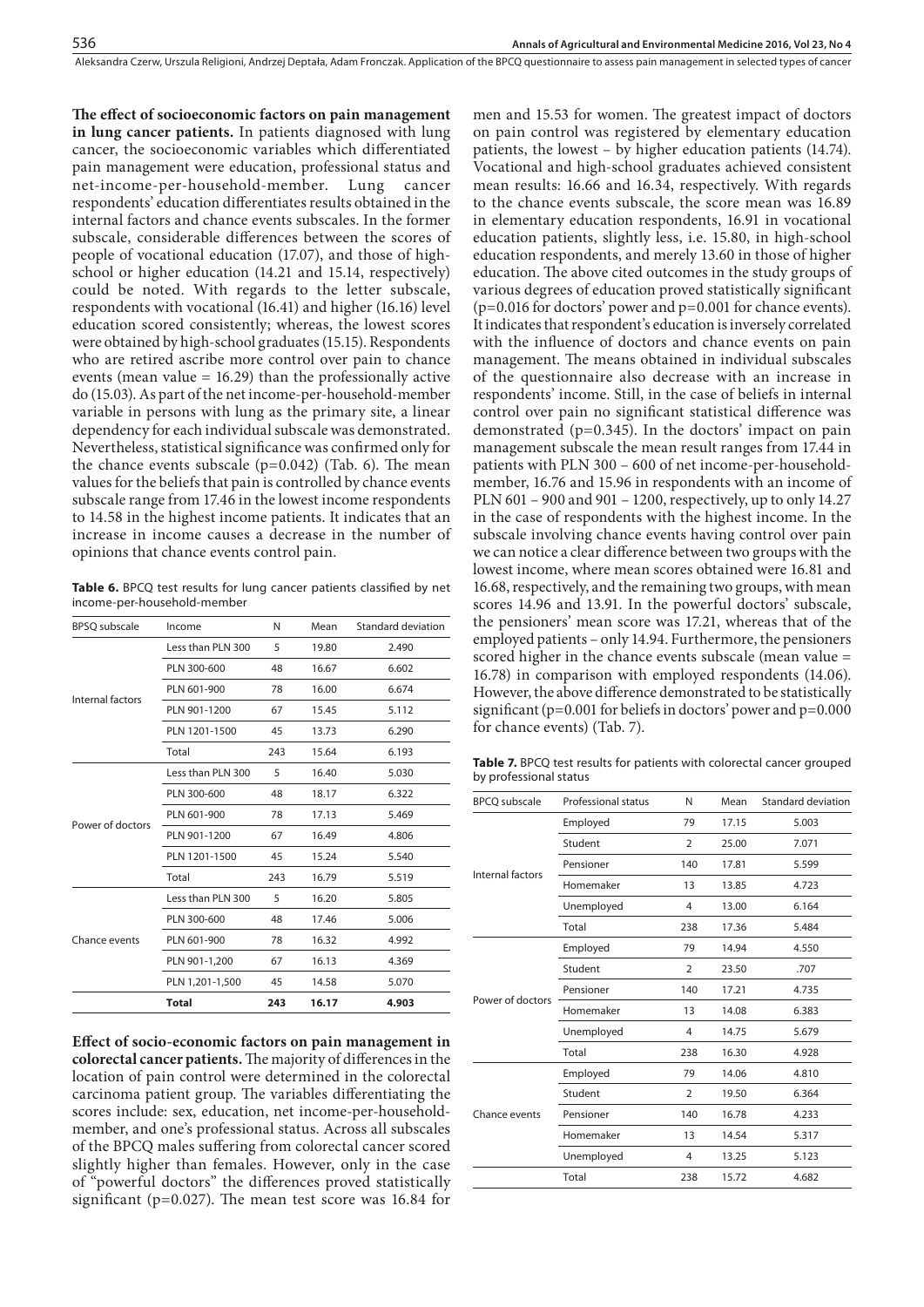**Effect of socio-economic factors on pain management in prostate cancer patients.** Amongst respondents with prostate as the primary site, BPCQ test result differentiation by socioeconomic variables is rare. Beliefs that pain is managed by chance events is differentiated by respondents' net incomeper-household-member (p=0.008), while beliefs in chance events and doctors' control is differentiated by one's professional status (p=0.035 and p=0.025, respectively). In the chance events subscale, definitely the highest mean scores were achieved by respondents with an income of PLN 601 – 900 (16.96). The poorest results were obtained by patients with an income of PLN 300 – 600 (15.48). The top income groups had the lowest scores: the PLN 901 – 1200 income patients (14.32) and the PLN 1201 – 1500 income respondents (14.15). Pensioners score highest in ascribing control over pain to doctors and chance events: 16.79 at 14.94 for doctors' power and 15.54 at 13.81 for chance events (Tab. 8).

**Table 8.** BPCQ test results for patients with prostate cancer grouped by professional status

| <b>BPCQ</b> subscale | <b>Professional status</b> | N   | Mean  | Standard deviation |
|----------------------|----------------------------|-----|-------|--------------------|
|                      | Employed                   | 62  | 15.40 | 5.982              |
|                      | Pensioner                  | 156 | 15.96 | 6.469              |
| Internal factors     | Homemaker                  | 3   | 17.33 | 5.859              |
|                      | Unemployed                 | 7   | 15.71 | 6.873              |
|                      | Total                      | 228 | 15.82 | 6.311              |
|                      | Employed                   | 62  | 14.94 | 5.188              |
|                      | Pensioner                  | 156 | 16.79 | 5.077              |
| Power of doctors     | Homemaker                  | 3   | 17.67 | 2.887              |
|                      | Unemployed                 | 7   | 17.29 | 5.469              |
|                      | Total                      | 228 | 16.31 | 5.141              |
| Chance events        | Employed                   | 62  | 13.81 | 5.166              |
|                      | Pensioner                  | 156 | 15.54 | 4.984              |
|                      | Homemaker                  | 3   | 17.67 | 1.528              |
|                      | Unemployed                 | 7   | 18.00 | 4.397              |
|                      | Total                      | 228 | 15.17 | 5.059              |

#### **DISCUSSION**

It is estimated that pain in cancer is sensed by more than a half of all patients [12], and by 80–90% of patients in the end stage disease [13]. However, cancer and pain related to it is not limited to patients themselves as it extends to patient families. In view of the above, pain control not only may increase the quality of life of said patients but also that of their families and friends by soothing the sense of hopelessness when faced with illness.

Numerous guidelines regarding pain management in cancer have been developed to date [14, 15]. The most popular ones are the recommendations of the World Health Organization [16], which denote that the selection of medications should account for an individual patient condition and current pain intensity.

Yet, pain is a subjective feeling and as a consequence there are many problems with regards to choosing the right therapy. Patients with a corresponding primary site may differ in terms of pain intensity and in the way they react to painkillers [17]. In addition to the common practice of describing pain experience (e.g. as a mild or strong pain), other, more objective scales are available. One of them is the Visual Analogue Scale (VAS) that allows one to describe pain on a numerical scale (from 0 to 10, where 0 means no pain and 10 – the strongest pain) [14].

Because cancer pain is multivariate, various medicinal products, different dosing or methods of administration are used in pain therapy, depending on disease type and stage. It is recommended that cancer pain assessment involves its intensity, time, characteristic features and location. Furthermore, it is advised that doctors pay special attention to psychological aspects of pain in their patients, such as fear or anxiety, which may have a significant impact on the way they perceive and experience pain [5]. The analysis of periodic pain management should become a tool used to improve quality of pain treatment in patients.

Additionally, we should focus our attention on the meaning of psychological factors, such as directing one's attention to the experience of pain, patients' attitude towards pain and illness, expectation (e.g. as to the term of treatment) [18, 19], the ability to cope with emotions, or of reaction to pain [20, 21], in the intensity of pain sensation.

Studies prove that the sense of control over pain can improve functioning and quality of life of patients suffering from cancer [11, 4, 3 and others]. It seems that formation and development of the inner control locus in the case of patients experiencing pain are absolutely essential. In order to achieve this, behavior-cognitive techniques can be applied as they focus on supporting stress management methods as well as pain. There are various forms of professional social support available for people suffering from chronic pain. Medical care, including physiotherapy, is the most fundamental form of support. Working with a therapist is important. Such individual work can have a traditional form concerning areas such as: work with imagination (focusing on nice images), work on belief regarding the ability to control pain, work on beliefs causing negative emotions (e.g. I will suffer forever). Education and knowledge in areas essential for pain management should also be remembered. These areas include: knowledge of diet and nutrition, ability to decease pain, basic knowledge of care (e.g. to prevent painful bedsores) or practicing how to handle painkillers, e.g. principles how to administer opioids. Finally, it is also important to remember about material support in the form of acquisition of certain medicine or medical equipment (e.g. deeding pumps or inhalers) as well as rehabilitation equipment (e.g. walkers or wheelchairs) which help in pain management.

#### **CONCLUSIONS**

- 1. With regards to the source of pain control, only internal control of pain is diversified by the primary site.
- 2.Internal factors are regarded as having the strongest influence by respondents diagnosed with colorectal or breast cancer.
- 3. The results of analyses of individual groups of patients reveal strong correlations between the beliefs in doctors' influence and chance events and socioeconomic variables.
- 4.The main variables diversifying the beliefs about pain management is education and net income-per-householdmember.